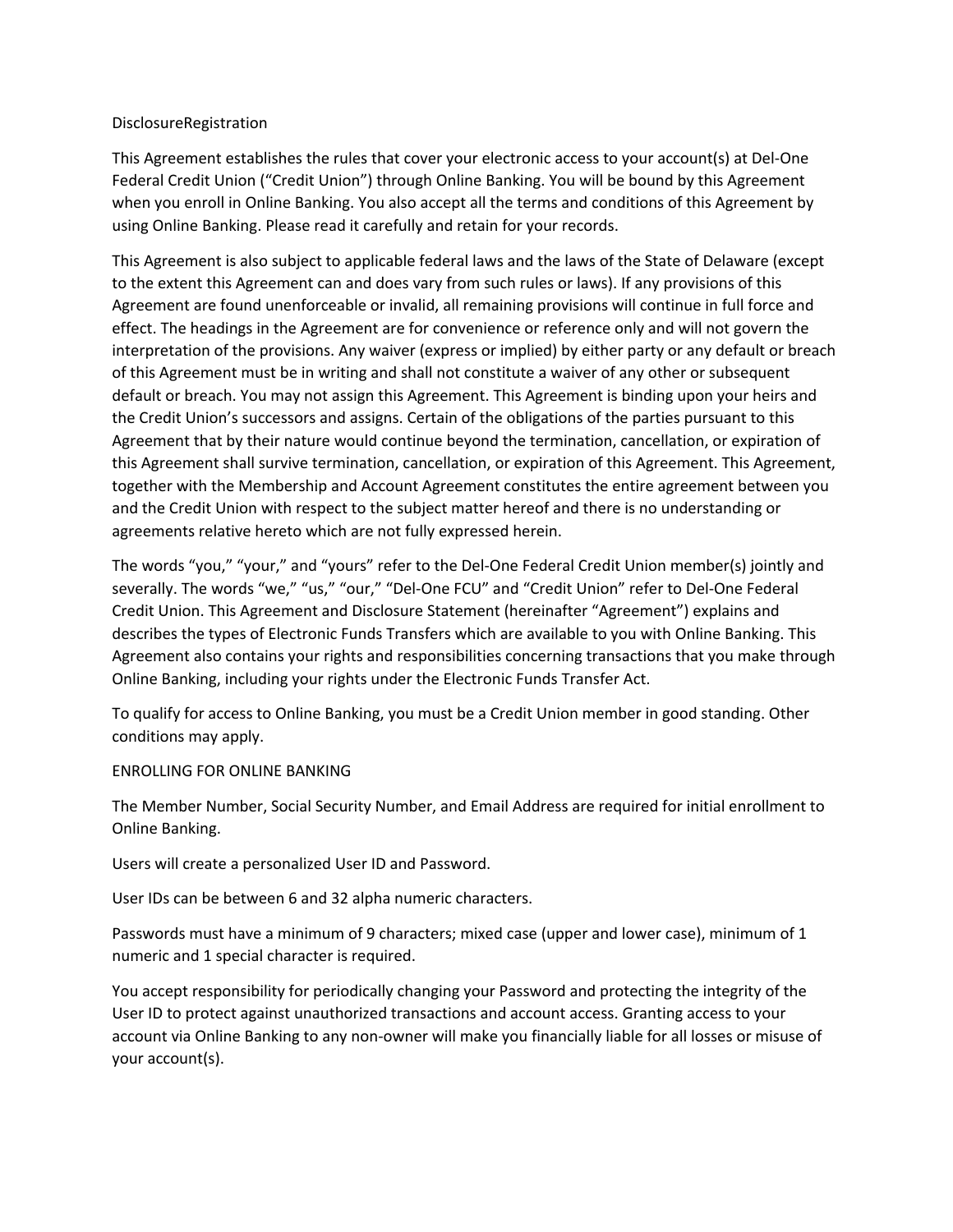1. ONLINE BANKING. You may reach Online Banking at https://olb.del-one.org. You can use Online Banking 7 days a week, 24 hours a day, 365 days a year, although some or all of Online Banking services may not be available occasionally due to emergency or scheduled system maintenance. The use of your User ID is required to access Online Banking. You can perform the following transactions on ALL ACCOUNT(S) TO WHICH YOU ARE AUTHORIZED AND HAVE BEEN GIVEN ACCESS TO:

a) Obtain balances and other account information on share/savings and draft/checking accounts in addition to share certificates, IRAs, and loans. Online Banking may NOT support information regarding Visa® credit card accounts.

b) Make transfers between savings, checking, and loan accounts.

c) Transfer advances from your personal line-of-credit loan to share accounts.

d) Review 400 days of savings and checking history, 18 months of certificate history, 18 months of open-end loan history, and closed-end loan history for the life of the loan.

e) Make transfers from your share accounts to other share accounts that you share an association.

f) View check copies and re-order checks.

2. LIMITATIONS ON TRANSFERS. Federal regulations limit transfers for share/savings accounts and money market accounts, if applicable. During any statement period, you may not make more than six withdrawals or transfers to another Credit Union account of yours or to a third party by means of a preauthorized or automatic transfer. This includes transfers by phone, fax, wire and cable, audio response, overdraft transfers to checking and Internet instruction. No more than three of the six transfers may be made by check, draft or debit card, or similar order to a third party. A pre-authorized transfer includes any arrangement with us to pay a third party from your account upon oral or written orders including orders received through the automated clearinghouse (ACH). If you exceed the transfer limitations set forth above in any statement period, the transfer may not be completed, your regular share account and draft account may be subject to a fee, account closure, or suspension or we may revoke your access to Online Banking. We will not be required to complete a withdrawal or transfer from your account(s) if you do not have enough money in the designated account(s) to cover the transaction; however, we may complete the transaction. You agree not to use Online Banking to initiate a transaction that would cause the balance in your designated account(s) to go below zero. If you have a line-of-credit, you agree not to use Online Banking to initiate a transaction that would cause the outstanding balance of your line-ofcredit to go above your credit limit. We will not be required to complete such a transaction, but if we do, you agree to pay us the excess amount or improperly withdrawn amount or transferred amount immediately upon our request. We also will refuse to complete your Online Banking transactions if we have canceled your Online Banking, or we cannot complete the transaction for security reasons.

The functions and limitations of Online Banking may be updated, without notice, at the option of the Credit Union in order to provide improved service to the membership.

3. FEES FOR ONLINE BANKING. Currently there is no monthly service fee for using Online Banking; however, we may implement a fee as required by applicable federal and/or state regulations and in such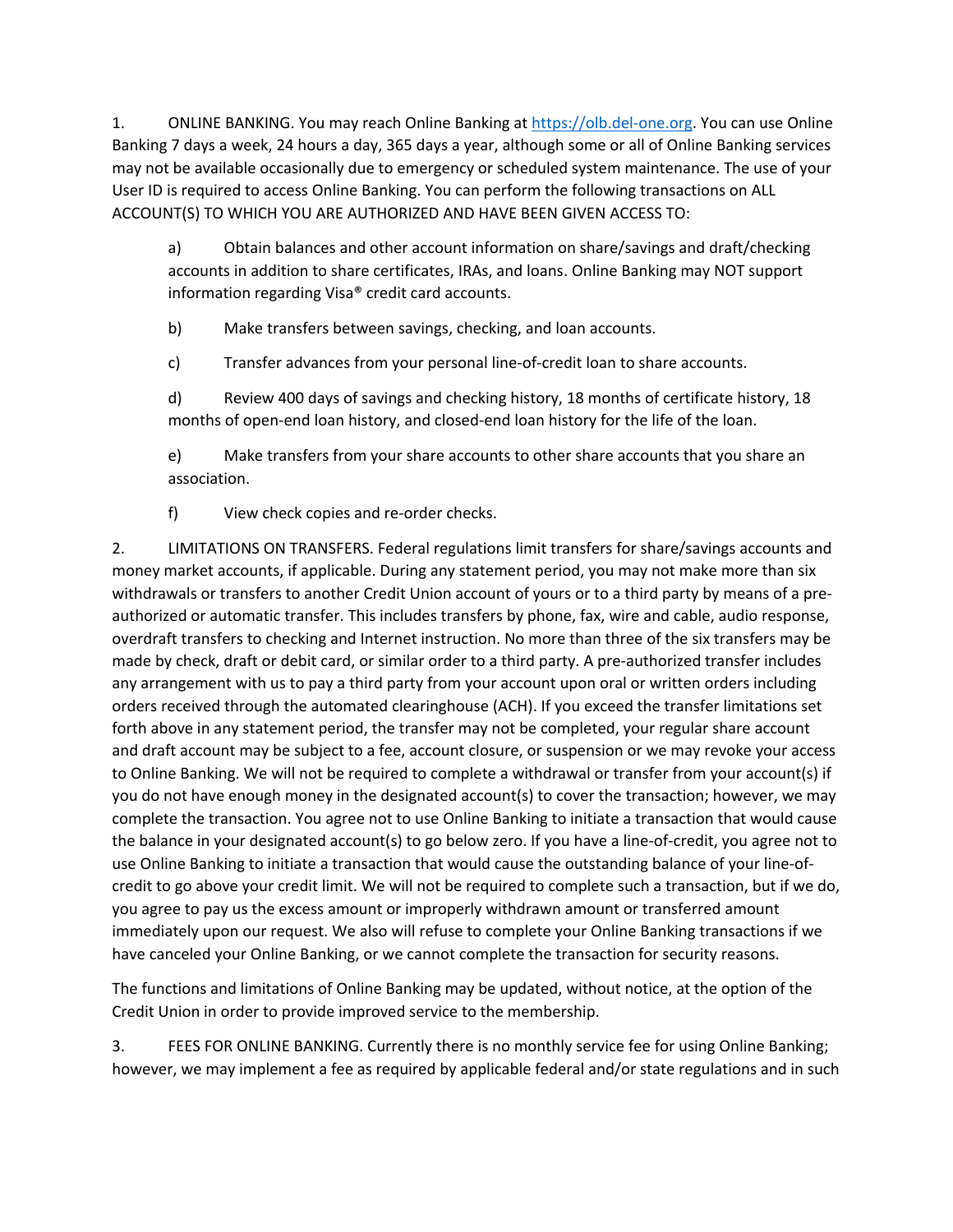case, we will notify you as soon as practicable. If at that time, you choose to discontinue using Online Banking, you must notify us in writing.

4. ACCOUNT STATEMENTS. Your periodic statement will identify each electronic transaction. You will receive a monthly account statement for each month in which you initiate electronic transactions.

5. IN CASE OF ERRORS OR QUESTIONS ABOUT YOUR ELECTRONIC TRANSFERS. In case of errors or questions about electronic transfers, telephone us at the number below, E-mail us at opssupport@delone.org, or send us a written notice to the address below as soon as possible. We must hear from you no later than sixty (60) days after we sent the first statement on which the problem appears.

302-739-4496

Del-One Federal Credit Union

Attention: Ops Support

270 Beiser Blvd. Dover, DE 19904

a) Tell us your name and member number.

b) Describe the error or the electronic transaction you are unsure about and explain as clearly as you can why you believe it is an error, or why you need more information.

c) Tell us the dollar amount of the suspected error. If you tell us orally, we may require that you send us your complaint or question in writing within 10 business days. We will notify you with the results of our investigation within 10 business days (20 business days if your complaint or question involves a transaction to or from an account within 30 days after the first deposit to the account was made) after we hear from you. We will correct any error promptly. If we need more time, we may take up to 45 days (90 days if your complaint or question involves a transaction to or from an account within 30 days after the first deposit to the account was made) to investigate your complaint or question. If we decide to do this, we will credit your account within 10 business days (20 days if the complaint or error involves a transaction to or from an account within 30 days after the first deposit to the account was made) for the amount you think is in error so that you will have the use of the money during the time it takes us to complete our investigation. If we ask you to put your complaint or questions in writing and we do not receive it within 10 business days, we may not credit your account. If we decide that there was no error, we will send you a written explanation within 3 business days after we finish our investigation. You may request copies of the documents we used in our investigation.

6. LIABILITY FOR UNAUTHORIZED TRANSACTIONS. You will be liable for unauthorized access to accounts via Online Banking to the extent allowed by applicable federal and state law. You must tell us AT ONCE if you believe your Member number, or User ID, or any record thereof, has been lost or stolen, or if any of your accounts have been accessed without your authority. You may telephone us at 302-739- 4496, E-mail us at opssupport@del-one.org, or mail to Del-One Federal Credit Union Attention: Ops Support 270 Beiser Blvd. Dover, DE 19904. Telephoning is the best way of minimizing your liability. You could lose all the money in your accounts, plus your maximum overdraft line-of-credit. If you tell us within two (2) business days of the loss, theft, or unauthorized access, you can lose no more than \$50 if someone accessed your account without your permission. If you do NOT tell us within two (2) business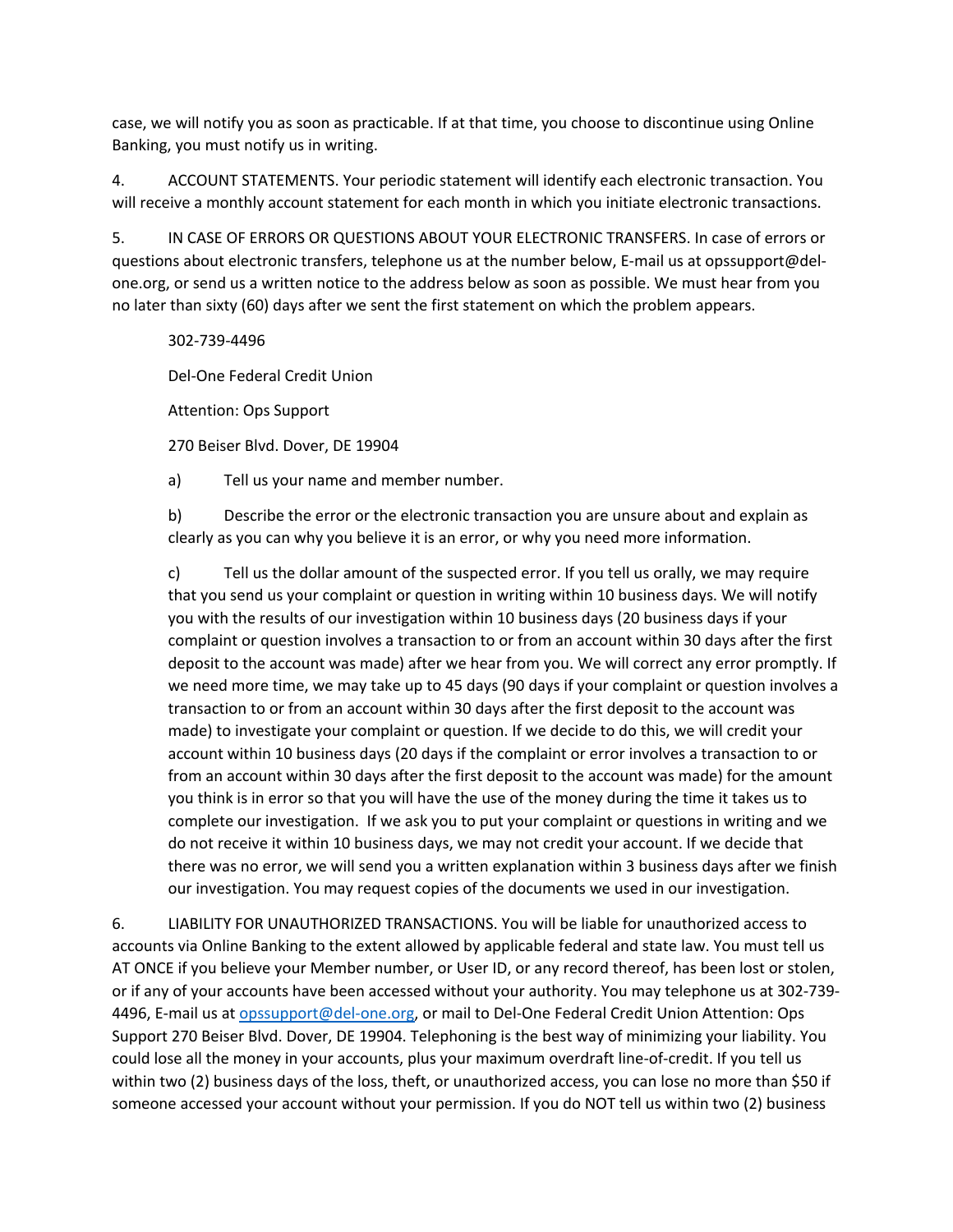days after you learn of the loss, theft, or unauthorized access, and we can prove we could have stopped someone from accessing your account without permission if you had notified us, you could lose as much as \$500.

Further, if your statement shows transfers that you did not make, you must tell us at once. If you do not tell us within 60 days after the statement was mailed to you, you may not receive any money you lost after the 60 days if we can prove that we could have stopped someone from taking the money if you had notified us in time. If a good reason (such as a long trip or a hospital stay) kept you from telling us, we will extend the time periods.

7. TRANSACTIONS THAT ARE NOT COMPLETED. If we fail to complete a transfer to or from your designated account(s) on time and in the correct amount, and we have agreed to perform such transfer(s) (with certain exceptions), we may be liable for your losses or damages. Section 3 of this Agreement lists a number of situations in which we do not agree to complete withdrawals or transfers. We also will not be liable:

-If we have terminated this Agreement.

-If through no fault of ours, you do not have enough money in your account(s) to make the transfer.

-A legal order directs us to prohibit withdrawals from the account(s).

-The funds in your designated account(s) are subject to legal process or other encumbrance restricting the transaction.

-If circumstances beyond our control (such as fire or flood) prevent the transaction from being completed despite reasonable precautions we have taken.

-You have reported an unauthorized use of your Member Number and Password, reported it as stolen, or requested that we issue a new Password, and we have as a result refused to honor the original Password.

-If your account is closed, frozen, or funds are uncollected.

-If you, or anyone authorized by you, commits any fraud, or violates any law or regulation.

-If the transfer would cause your balance to become negative or exceed the credit limit of an established line of credit loan.

-If any part of Online Banking is not working properly and you knew about the problem when you started the transactions.

-If other exceptions are introduced as provided by applicable law.

8. INFORMATION ABOUT YOUR DESIGNATED ACCOUNTS. You authorize us to obtain any information deemed necessary to process your request for access to Online Banking. Additionally, you agree that we will disclose information to third parties about your designated account(s) or the transactions you make: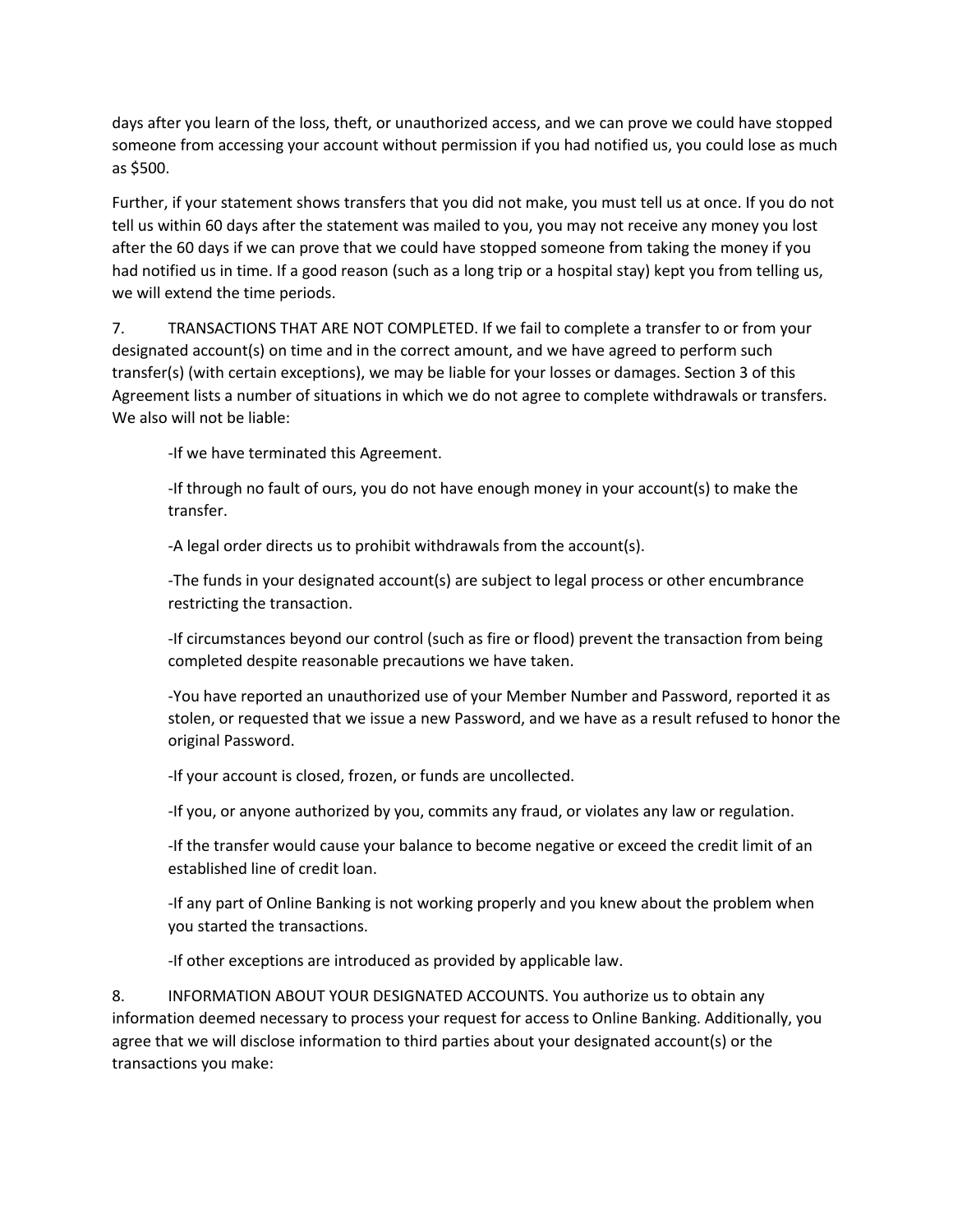a) Where it is necessary for completing or documenting transactions or resolving errors involving transactions.

b) In order to verify the existence and condition of your designated account(s).

c) In order to comply with orders or subpoenas of government agencies or courts.

d) If you give us written permission.

9. OUR BUSINESS DAYS. Our business days are Monday through Friday, excluding holidays.

10. PRE-AUTHORIZED PAYMENTS. You may not use Online Banking to enter into pre-authorized payment arrangements.

11. OUR RULES AND REGULATIONS AND OTHER AGREEMENTS. Your designated account(s) may also be governed by other agreements between you and us. The terms and conditions of the deposit agreements and disclosures for each of your Credit Union account(s) as well as your other agreements with the Credit Union such as loans continue to apply notwithstanding anything to the contrary in this Agreement.

12. EVIDENCE. If we go to court for any reason, we can use a copy, microfilm, microfiche, or photograph of any document or person to prove what you owe or that a transaction has taken place and the copy, microfilm, microfiche, or photograph will have the same validity as the original.

13. TERMINATING THIS AGREEMENT. You can terminate this Agreement at any time by notifying us in writing and by discontinuing the use of your User ID. We can also terminate this Agreement and revoke access to Online Banking at any time. Whether you terminate the Agreement or we terminate the Agreement, the termination will not affect your obligations under this Agreement, even if we allow any transaction to be completed with your User ID after this Agreement has been terminated.

14. CHANGING THIS AGREEMENT. We may change any term of the Agreement at any time. If the change results in increased fees for any services, increased liability for you, fewer types of available electronic fund transfers, or stricter limitations on the frequency or dollar amount of transfers, we agree to give you notice of at least 21 days before the effective date of any such change, unless any immediate change is necessary to maintain the security of an account, or our electronic fund transfer system, or for any security reasons. We will post any required notice of change in terms in the quarterly newsletter, on our web site, personal E-mail, or postal mail. If advance notice of the change is not required, and disclosure does not jeopardize the security of the account or our electronic fund transfer system, we will notify you of the change in terms within 30 days after the change becomes effective. Your continued use of any or all of the subject system services indicates your acceptance of the change in terms. We reserve the right to waive, reduce, or reverse charges or fees in individual situations. You acknowledge and agree that the applicable deposit agreements and disclosures govern changes to fees applicable to specific accounts.

15. NOTICES. All notices from us will be effective when we have mailed them or delivered them to the last known address in the Credit Union's records. Notices from you will generally be effective once we receive them at Del-One Federal Credit Union, Attention: Ops Support 270 Beiser Blvd. Dover, DE 19904. Notices under Section 6 will be effective once you have done whatever is reasonably necessary to give us the information we need, such as by telephoning us.